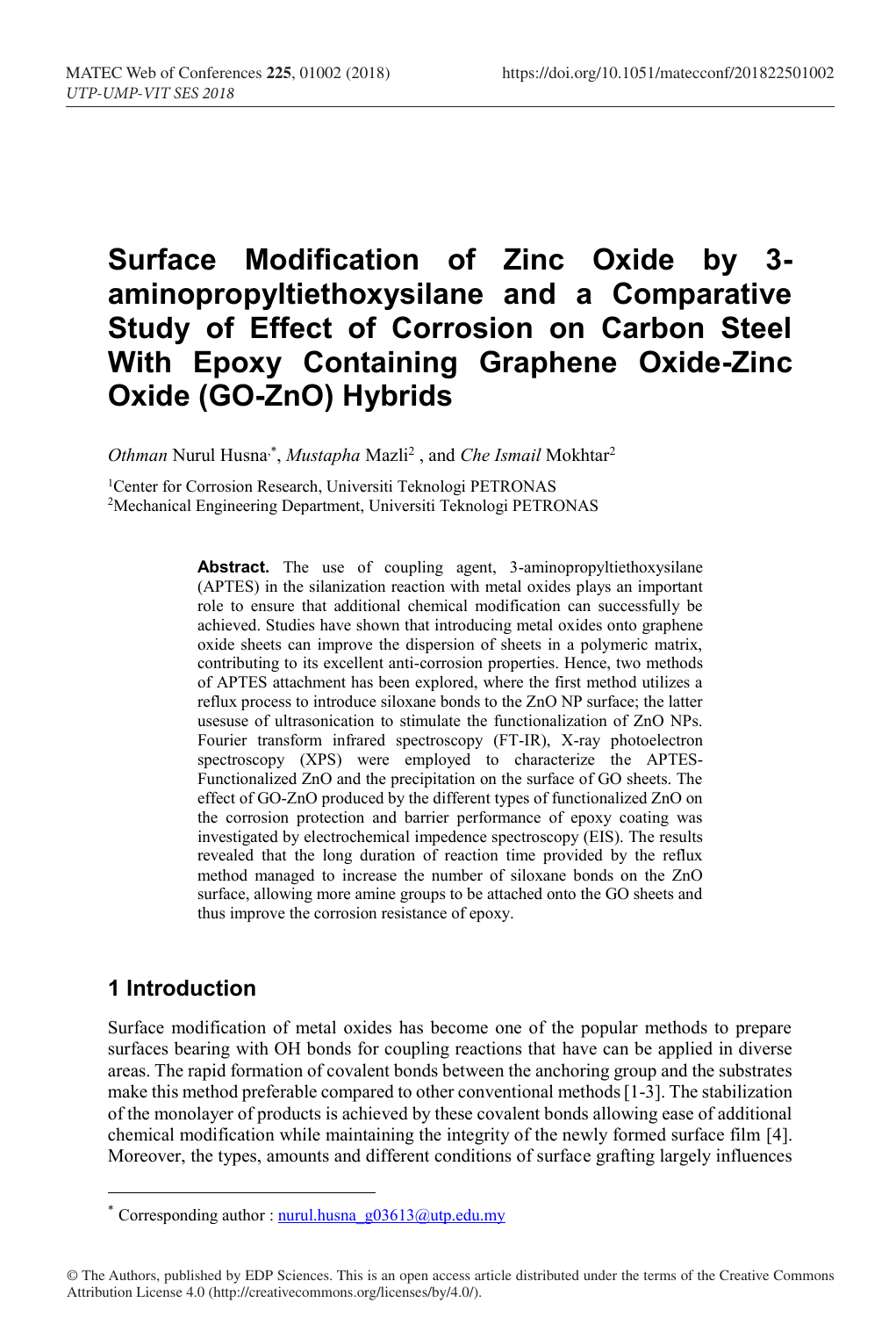the morphology, mechanical, processability and the barrier properties of the nanocomposite [5].

3-aminopropyltiethoxysilane (APTES) is one of a popular choice of coupling agent as it has terminal amines that allow further attachment of molecules and exhibits self-assembly. To attach APTES onto metal oxide surfaces, salinization is often used. This process involves the hydroxylation of silicon dioxide, followed by the hydrolysis of the APTES ethoxy groups with ethanol as the leaving group to produce an aminopropyl-terminated surface [6]. The basic character of the amino groups of APTES enables it to autocatalyze its own condensation and hydrolysis with the absence of additional catalyst during the functionalization process. However, the conformation, density and structure of the covalently attached layer of APTES is strongly affected by the solvent choice and curing methods<sup>6</sup>. In addition, the increase of reaction time can improve the average density of the APTES coverage. To obtain the right structure and position of the terminal amines to be oriented away from the underlying substrate, selecting the right solvent, reaction time and method during functionalization is crucial [7].

The aim of this study is to analyze the influence of various conditions of ZnO NPs functionalization with APTES on the barrier properties of graphene oxide-zinc oxide (GO-ZnO) in epoxy matrix. Graphene oxide is known for its impermeability and stable properties, while having extreme van der waal forces between its individual sheets [8]. Anchoring functionalized ZnO (f-ZnO) onto graphene sheets is believed to reduce the forces between the sheets, thus improving the barrier properties of epoxy coating when function as fillers. Two different conditions were used to graft APTES onto the ZnO NPs surface. The resulting product is analyzed with FTIR and XPS. The barrier properties of GO-ZnO in epoxy from each type of functionalized ZnO is also studied using Electrochemical Impedance Test (EIS).

### **2 Experimental**

### **2.1 Materials**

Zinc oxide NPs were purchased from Aldrich and have a particle size of 50nm. All the materials for functionalizing ZnO NPs such as 3-aminopropyltiethoxysilane (APTES), toluene and DMSO were purchased from R&M and used without further purification. Commercial grade graphene oxide sheets dispersed in water (4mg/ml) was provided by Graphenea. DMF and acetone was purchased from Merck and was used without further purification. The epoxy resin was a standard diglycidyl ether of bisphenol-A (DGEBA) type EPON 828. The curing agent was polyamide Epikure F205 supplied by ASA chem.

### **2.2 Functionalization of ZnO NPs**

### *2.2.1 APTES Modification of ZnO using reflux method*

ZnO dispersion was prepared by mixing 10 g ZnO powder and 50 g toluene in a round bottomed flask by stirring at room temperature using a magnetic stirrer for 5 minutes. The suspension was then treated in an ultrasonic bath for 10 min. 1 g (0.0055 mole) of APTES was added into the suspension and it was stirred at room temperature. After a yellowtransparent dispersion was obtained, the reaction mixtures were then refluxed for a further 24 h. The solvents in the dispersion were evaporated to dryness by using a rotation evaporator. After that, APTES modified ZnO powder was washed to remove unreacted APTES molecules with ethanol (three times). The powder was dried at 50◦C in the vacuum oven for 2 hours. The product was denoted as Reflux-Func-ZnO.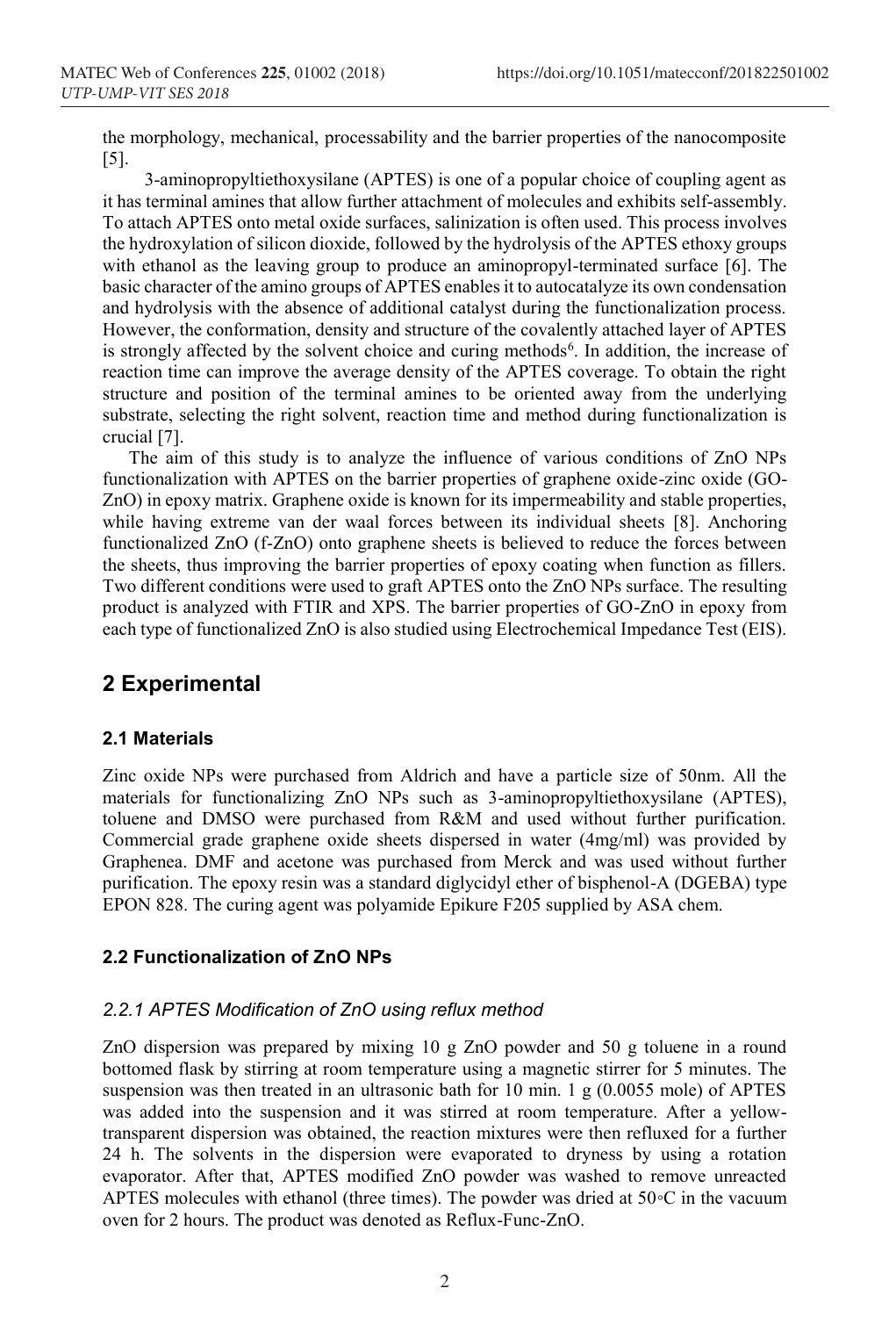### *2.2.2 APTES Modification of ZnO using ultrasonic method*

Briefly, 0.5 g of ZnO NPs were dissolved in 10 mL of DMSO via ultrasonication technique for 1 h and 30 minutes to form a homogeneous suspension. Then, 10 mL of APTES was added to the solution and ultrasonicated for 2 hours. The product is removed from the solution using centrifugation technique for 4000 rpm with addition of absolute ethanol. The settled product was collected from the centrifuge tube and dried in an oven at  $60^{\circ}$ C for 24 h to obtain APTES functionalized ZnO NPs. The product was labelled as Ultra-Func-ZnO.

### **2.3 Preparation of Composite Coatings**

The dried GO-ZnO hybrids (0.012g) were dispersed in 100ml of acetone via ultrasonication bath for 1 hour. Once the suspension is homogeneously dispersed, polyamide hardener was added. The mixture was further ultrasonicated at 60ºC for 3 hours to allow for slow solvent evaporation while maintaining the homogeneous distribution of GO-ZnO hybrids. An additional 2 hours of heating in the oven was carried out to ensure complete removal of acetone. The epoxy resin was then added to the suspension according to the weight ratio of 100:58 and mixed for 5 minutes. The resulting mixture were sprayed onto the steel surface by a gravity spray gun. The sprayed steel surface was post cured for 24 hours at room temperature and post cured in the vacuum oven at 100ºC for 2 hours.

### **2.4 Characterization**

X-ray photoelectron spectroscopy (XPS) testing was carried out on a Thermoscientific kalpha system. The pass energy of X-ray microprobe was selected at 200 eV. FTIR spectra were recorded in transmission mode on KBr pallets using FT/IR-430 spectrometer over wavelength range of 500-4000 cm<sup>-1</sup>. The quality of the dispersion of fillers in epoxy composite was observed by field emission scanning electron microscopy (FESEM). The barrier properties of the nanocomposites were evaluated by electrochemical impedence spectroscopy (EIS) to observe the electrochemical behavior of the coated substrate. Three electrode cell configurations were used to take the measurement, where the substrate served as the working electrode, graphite rod as the counter electrode and the silver/silver chloride (Ag/AgCl) as the reference electrode. The corrosive electrolyte for all the electrochemical evaluation tests was 3.5 wt% NaCl solution. The open circuit potential (OCP) were recorded for all data followed by EIS tests in the frequency range of  $10^{-2}$  to  $10^{5}$  Hz by utilizing 10 mV AC amplitude after immersion in corrosive electrolyte for 7 days. The obtained electrochemical data was analyzed using Nova 1.10 software.

### **3 Results and discussion**

### **3.1 Characterization of APTES-Functionalized ZnO**

### *3.1.1 FTIR Analysis*

FTIR spectra of the APTES-modified and the non-modified ZnO nanoparticles are shown in Fig 1. FTIR spectrum of APTES functionalized ZnO (both Ultra-Func-ZnO and Reflux-Func-ZnO) reveals the addition of  $NH_2$  stretch vibrations at 2930 cm<sup>-1</sup> as compared to unmodified ZnO. The Zn-O-Si bending vibration at  $970 \text{ cm}^{-1}$  confirms the successful attachment of APTES on the surface of zinc oxide. Further, the overlap and appearance of  $Si-H$  and amine vibration bands at 778 cm<sup>-1</sup> also confirm the chemical functionalization of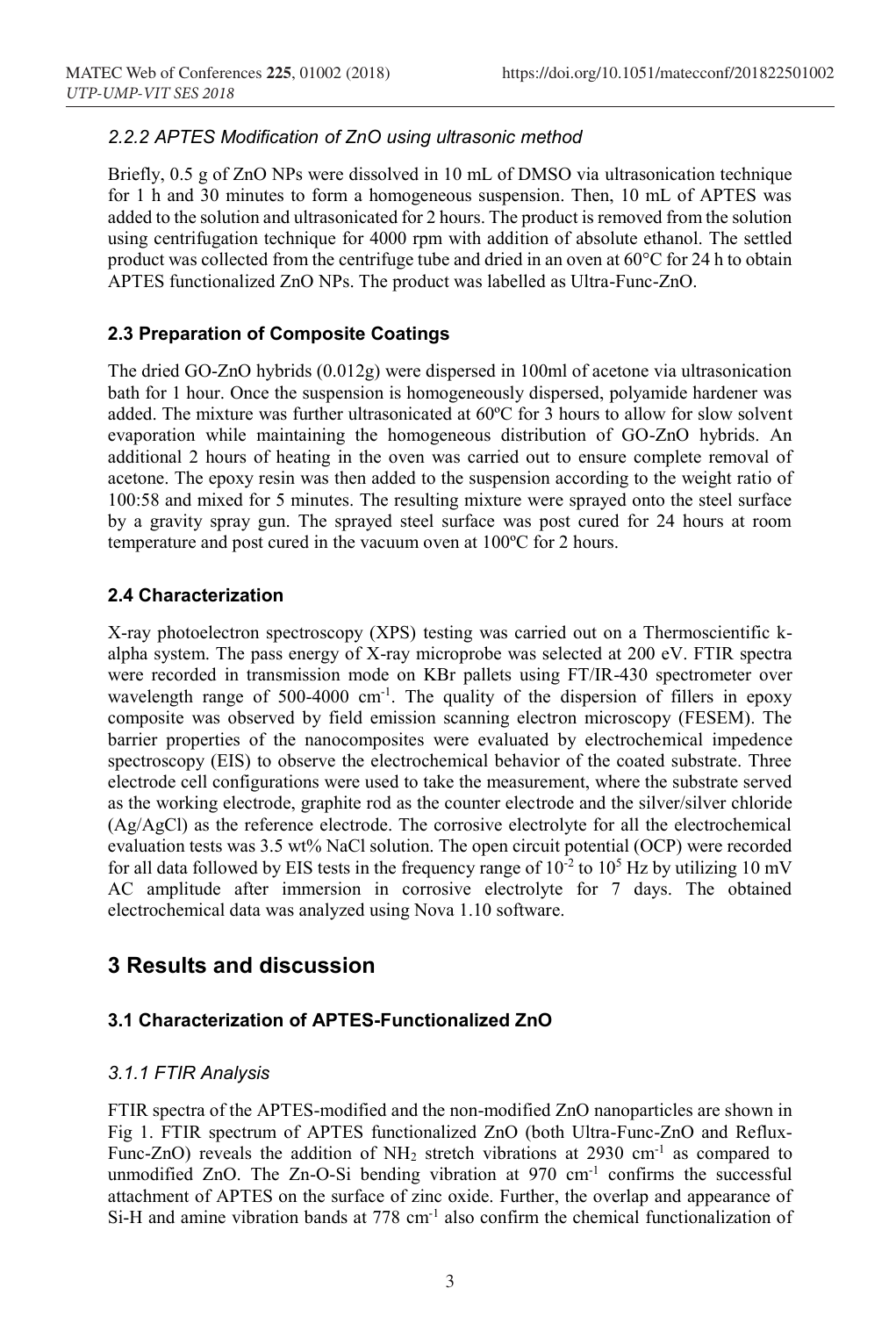ZnO by APTES. The stretching vibrations at 1364 cm-1 is assigned to the C-N bonding and the asymmetric peak at 1166 cm-1 indicates the -Si-O bonding. These FTIR results affirmed the attachment of APTES onto the surface of the ZnO NPs.



**Fig 1.** FTIR spectrum of APTES-Functionalized ZnO and pure ZnO

### *3.1.2 XPS Analysis*

XPS analysis was conducted to monitor the attachment of APTES layer onto ZnO by reflux and ultrasonication method. In general, the anchoring mechanism of organosilane molecules can be classified into two processes: Condensation and hydrogen bonding [4]. Condensation will result in formation of siloxane bonds that is preferable for APTES functionalization process [6]. The amines terminal groups are pointing outwards, ready for further attachment with graphene oxide sheets. Meanwhile, hydrogen bonding of amine groups with the surface of the metal oxide would expose the ethoxy group to point away from the substrate, preventing further functionalization. The configuration of APTES on the surface of ZnO NPs can be confirmed by the N1s spectrum (Figure 1 and 2) showing peaks attributable to different attachment modes of APTES.

Siloxane bonds are formed at 402.4 Ev while hydrogen bonds can be assigned to peak 400.9 eV [9]. Both bonds can be identified in Fig 2 and Fig 3. However, the intensity of peaks differs from each ZnO NPs samples. The appearance of a higher peak intensity of silane coupling for Reflux-Func-ZnO indicates that more siloxane bonds are formed as compared to hydrogen bonding of amine groups onto the substrates (reverse amino coupling). It is expected that the increased reaction time during the reflux process allowed the APTES to form strong siloxane bonds on the metal oxide surface. In this case, ultrasonication alone is insufficient to stimulate condensation reaction resulting in an insignificant atomic percentage of siloxane bonds formed on the Ultra-Func-ZnO surface (Table 1).

| Mechanism/Atomic % | Reflux-Func-ZnO | Ultra-Func-ZnO |
|--------------------|-----------------|----------------|
| Siloxane bonding   | 32.3%           | 7.8%           |
| Hydrogen bonding   | 67.7%           | $92.2\%$       |

**Table 1.** Atomic percentage of bonding for different APTES Functionalizing method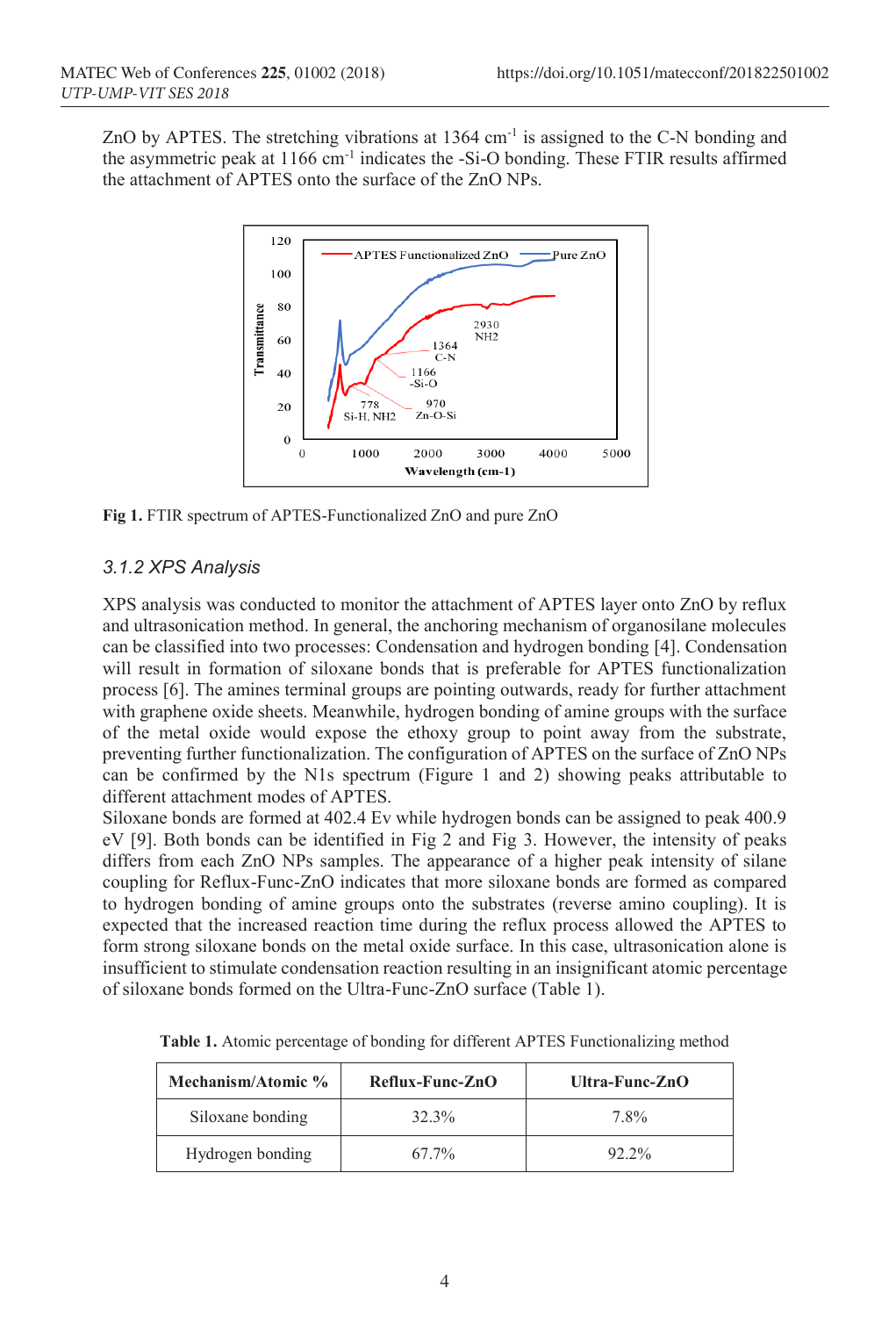

**Fig 2.** High-resolution XP spectra from Reflux-Func-ZnO



**Fig 3.** High-resolution XP spectra from Ultra-Func-ZnO

### **3.2 Characterization and Barrier properties of Epoxy containing GO-ZnO Nanocomposite Coating**

#### *3.2.1 Characterization of GO-ZnO nanocomposite coating*

To confirm the successful attachment of both Reflux and Ultra functionalized ZnO onto the graphene oxide sheets, FTIR was conducted for GO-ZnO nanocomposites. There is an intensive broaden peak at around  $3200 \text{ cm}^{-1}$  for Graphene Oxide (GO) conveying the intercalated structure of C-H and water molecules in graphene oxide sheets. The similar type of peak was identified in samples GO-ZnO proving that the graphene sheet-like structure is retained after modification with APTES-Functionalized ZnO. A good interaction between ZnO and GO is observed with the presence of ZnO at peak 662 cm<sup>-1</sup> in GO-ZnO nanocomposite. However, the intensity at 1644 cm<sup>-1</sup> (C=O groups) become weak in the FTIR spectrum.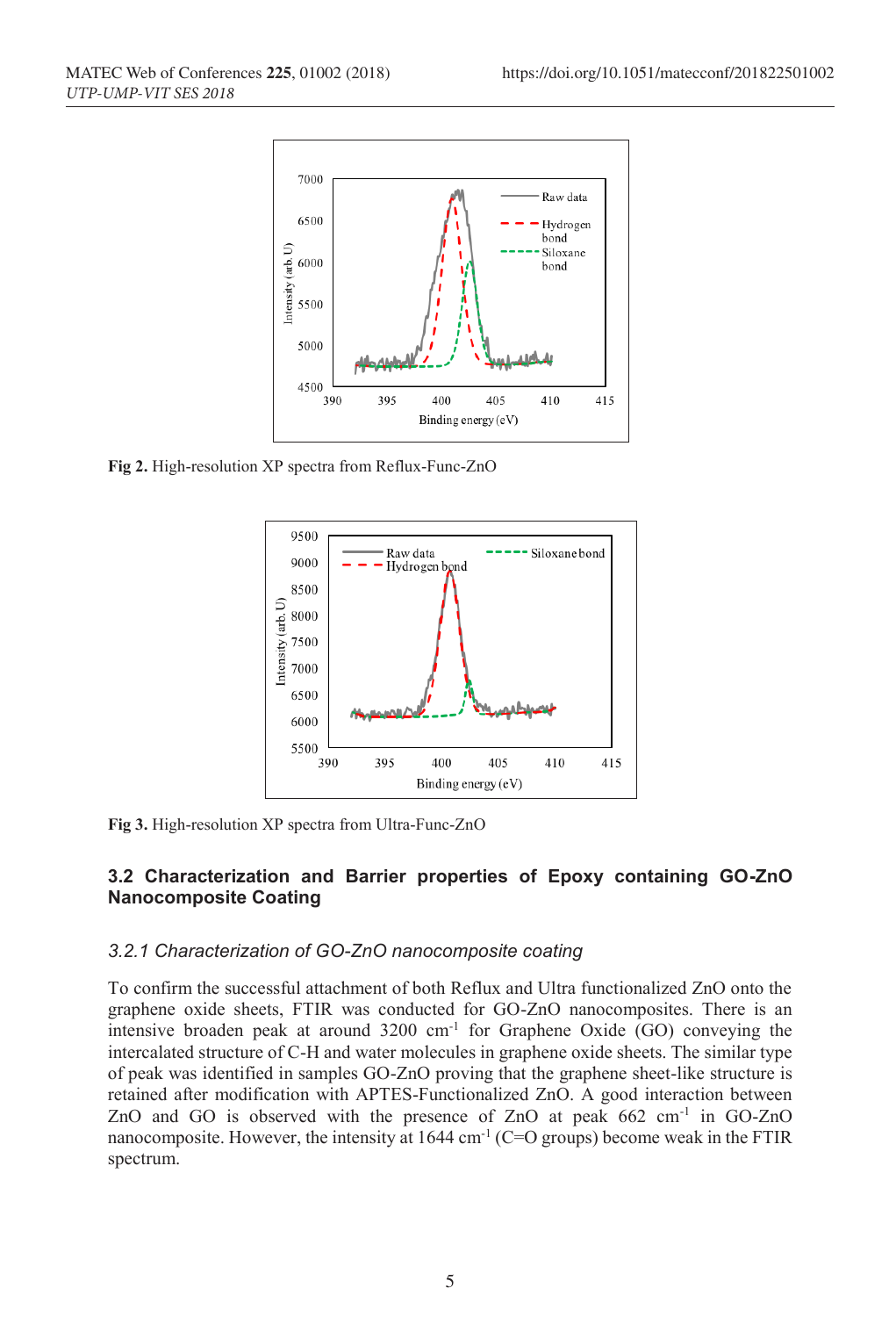

**Fig 4.** FTIR spectrum of GO and GO-ZnO nanocomposite coating

#### *3.2.2 Barrier Properties of GO-ZnO nanocomposite coating*

The effect of different methods of ZnO NP APTES functionalizing on the corrosion and ionic resistances of epoxy coating was studied by EIS technique. EIS was performed at 7 days of immersion in 3.5 wt% NaCl solution. The Nyquist and bode plot of GO-ZnO produced by Reflux-func-ZnO and ultra-func-ZnO after 7 days of immersion is demonstrated in Figure 5. At a wide frequency range, the coating was mostly resistive, and the capacitive behaviors can be detected at very high frequencies. The Nyquist plot clearly showed the existence of onetime constant semicircle after 7 days of immersion for all the samples tested. At this stage, oxygen, water and corrosive ions such as Cl- has penetrated the coating through the inherent micro-pores and has not yet reached the surface of the steel [10, 11]. Different APTES functionalization method of ZnO NPs have significant impact on its barrier properties. The radius of the impedance arc was the largest for GO-ZnO prepared by reflux-Func-ZnO than GO-ZnO prepared by ultra-func-ZnO and EP. In addition, the capacitive region and the maximum phase angle of GO-ZnO prepared by reflux-Func-ZnO are at a wider frequency region after 7 days of immersion. To further understand the inhibition mechanism of the nanocomposite coating, the EIS data was fitted to an equivalent circuit using NOVA 1.10 software. The proposed equivalent circuit for the coated steel substrate after 7 days of immersion in 3.5 wt% NaCl solution is shown in Figure 6. The circuit consists of solution resistance  $(R_s)$ , charge transfer resistance  $(R_{ct})$  and constant phase element of double layer CPEdl. The values of the impedance parameters extracted from the equivalent models are given in Table 2. To evaluate the improvement of the method of functionalization of ZnO on the corrosion properties of GO-ZnO nanocomposite, the protection efficiency was calculated based on the Rct parameter as indicated in the equation below [12]:

$$
\eta = \frac{R_{ct}(c) - R_{ct}(ep)}{R_{ct}(c)} \times 100\tag{1}
$$

where  $R_{ct}(c)$  is the charge transfer resistance of GO-ZnO coating and  $R_{ct}(ep)$  as the charge transfer resistance of bare epoxy. The protection efficiency of GO-ZnO prepared by Reflux-func-ZnO and ultra-func-ZnO is 97% and 94% respectively. It is clear from the results that incorporating GO-ZnO prepared by Reflux-func-ZnO and ultra-func-ZnO into the epoxy coating caused a significant rise of Rct compared to EP. Considerable enhancement of protection efficiency can be observed for samples prepared by Reflux-func-ZnO, indicating that the large number of siloxane bonds formed at the ZnO nanoparticle surface managed to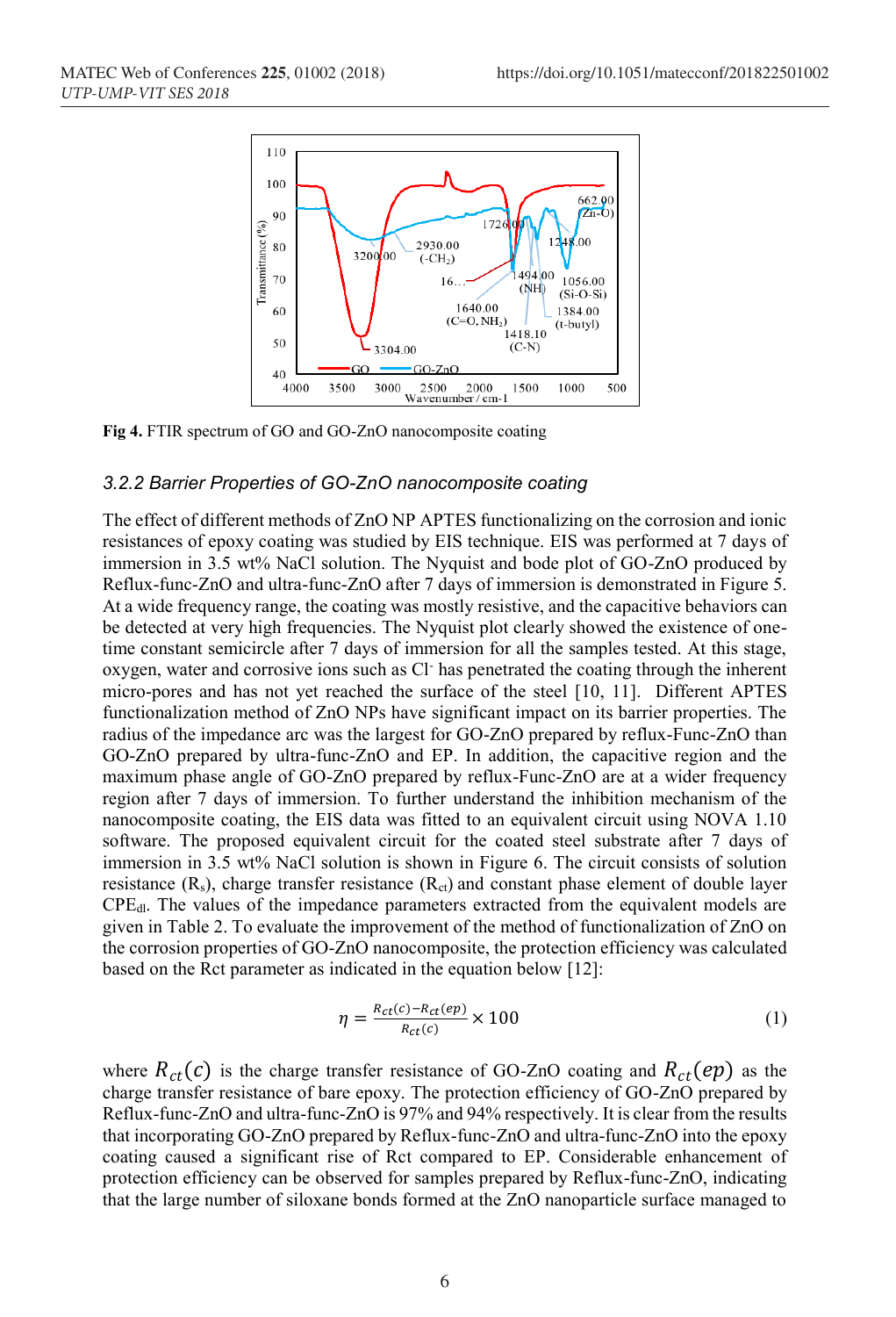expand the GO sheets and thus improve the dispersion of fillers in the epoxy matrix, delivering excellent barrier properties.



**Fig 5.** Nyquist and bode plot for EP, EP contained GO-ZnO from Reflux-Func-ZnO and EP contained GO-ZnO from ultra-Func-ZnO



**Fig 6.** Equivalent circuit of the fitted nyquist and bode plots for all samples